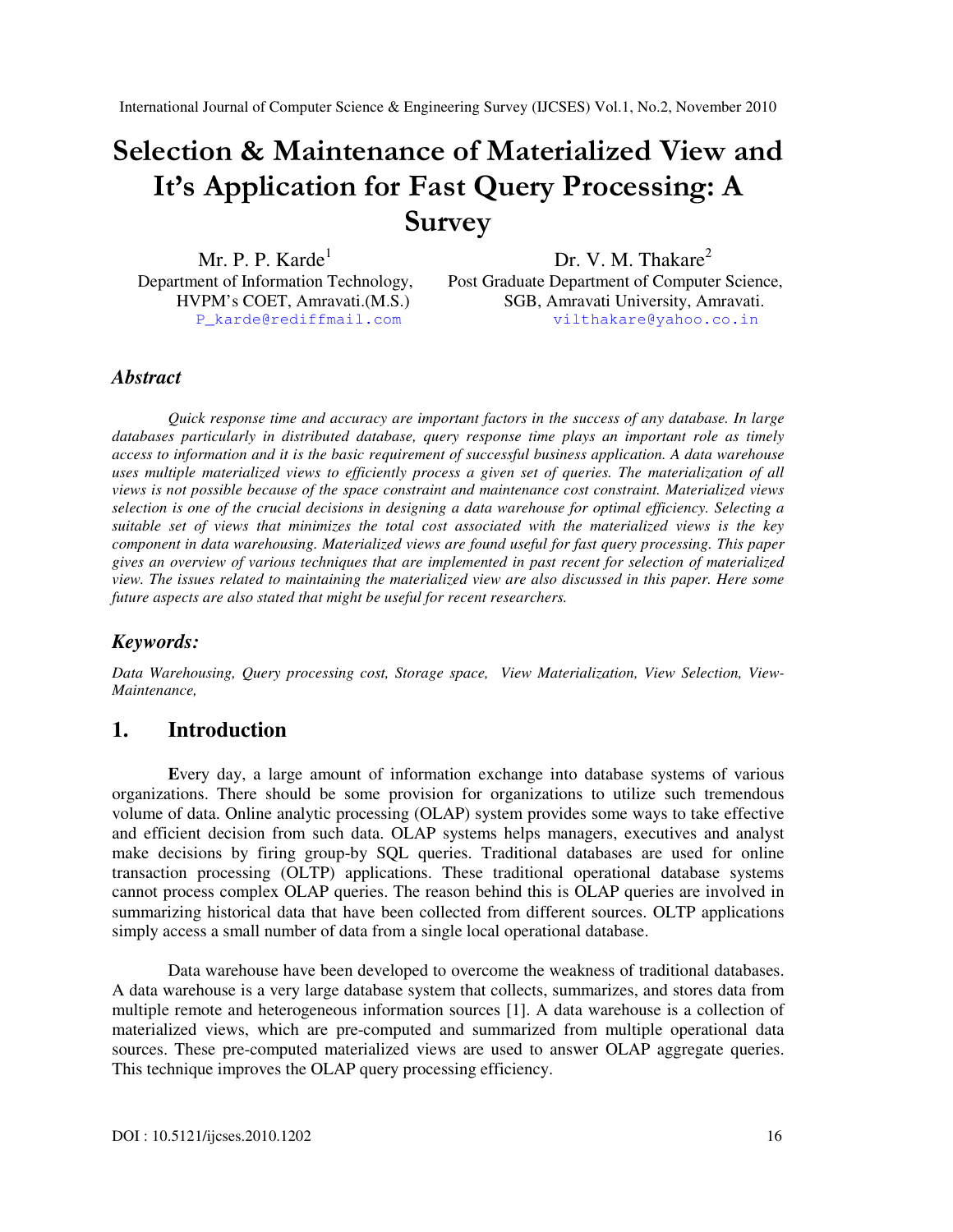Materialized views play central role in the data warehouse, therefore recently database research community paying attention to the materialized view selection and maintenance. The attention is towards selecting a set of materialized views to pre-compute under specific resource constraints, such as disk space and maintenance time, in order to minimize the total query processing cost. In this paper various techniques used for materialized view selections are discussed in section 2. Section 3 gives brief overview of various materialized view maintenance techniques. Section 4 gives the comparison between all the discussed systems based on the various parameters that are considered during materialized view selection/maintenance and Section 5 gives the future aspect that might be useful for the researchers while designing and implementing materialized view selection and maintenance strategies.

## **2. Related Work**

A number of parameters, including users query frequencies, base relation update frequencies, query costs, should be considered in order to select an optimal set of views to be materialized. Heuristic Algorithm (HA) [2] will set materialized views such that the total cost for query processing and view maintenance is minimal by comparing the cost of every possible combination of nodes. HA algorithm determines multiple view processing plans regardless of their query cost. HA may include the best processing plan because HA only works with the optimal plans.

In case of 0-1 Programming Algorithm [3] it considers all possible plans for each query to generate a single optimal view processing plan by applying 0-1 integer programming techniques. This works with all the possible join plan trees, therefore it can definitely get the best view processing plan in terms of query access frequency. In  $A^*$  Heuristic Algorithm [4,5], an AND-OR view graph and disk space constraints S is given, to deliver a set of views M that has an optimal query response time such that the total maintenance cost of M is less than by satisfying the constraint S. A\* algorithm searches for an optimal solution in search graph.

Harinarayan et al. [6] presented a greedy algorithm for the selection of materialized views so that query evaluation costs can be optimized in the special case of "data cubes". However, the costs for view maintenance and storage were not addressed in this piece of work. Yang et al. [7] proposed a heuristic algorithm which utilizes a Multiple View Processing Plan (MVPP) to obtain an optimal materialized view selection, such that the best combination of good performance and low maintenance cost can be achieved. However, this algorithm did not consider the system storage constraints. Himanshu Gupta and Inderpal Singh Mumick [8] developed a greedy algorithm to incorporate the maintenance cost and storage constraint in the selection of data warehouse materialized views. "AND-OR" view graphs were introduced to represent all the possible ways to generate warehouse views such that the best query path can be utilized to optimize query.

Ziqiang Wang and Dexian Zhang [9] proposed a modified genetic algorithm for the selection of a set of views for materialization. The proposed algorithm is superior to heuristic algorithm and conventional genetic algorithm in finding optimal solutions. Kamel Aouiche et al. [10] proposed a framework for materialized view selection that exploits a data mining technique (clustering), in order to determine clusters of similar queries. They also proposed a view merging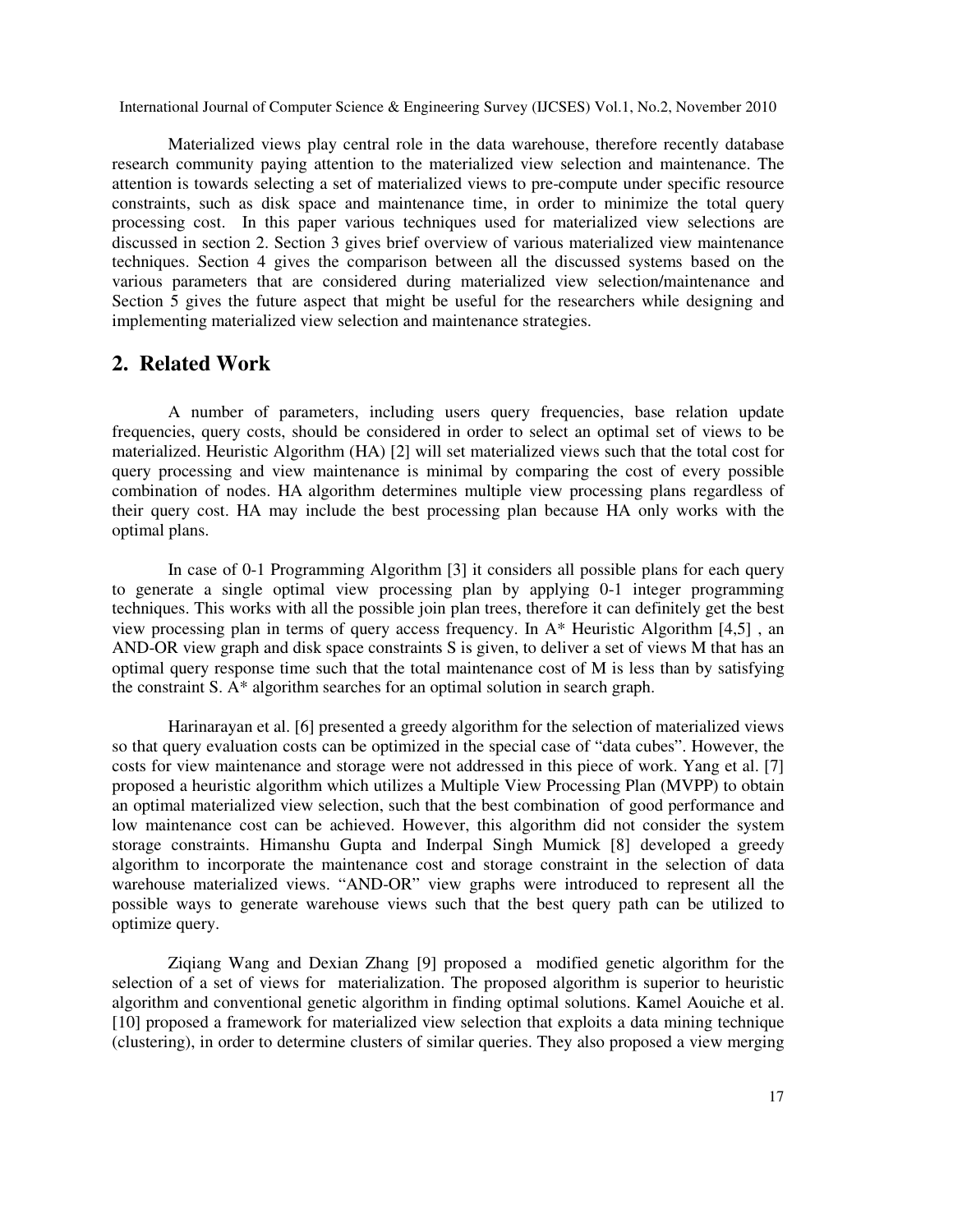algorithm that builds a set of candidate views, as well as a greedy process for selecting a set of views to materialize.

## **3. Materialized View Selection**

This section describes various algorithms used for materialized view selection. There are mainly two classes [1] of materialized view selection. First is materialized view selection under a disk space constraints and the second is materialized view selection under a maintenance time constraints. The problem of utilizing the limited resources disk space or maintenance time to minimize the total query processing cost comes under the materialized view selection with resource constraints.

#### **3.1 Competitive A\* Search Algorithm**

Materialized view selection by considering the problem of disk-space constraints is implemented in terms of competitive  $A^*$  algorithm is given in [1, 13]. Materialized view consumes large amounts of disk-space due to their large sizes that usually reach hundreds of terabytes. The available practical disk-space does not allow selecting all possible views to materialize. This motivates the problem of materialized view selection under a disk-space constraint. The benefit per unit space (BPUS) algorithm is developed to find out the greedy solution of disk-space constraint problem. In each iteration, the BPUS algorithm picks up one view with largest benefit per unit space among the remaining views to materialized, until the disk-space constraint is violated. Some lower bound has been considered for selecting materialized views. This lower bound can be very small and even be negative which makes the quality of solution not guaranteed well. Therefore a new competitive A\* algorithm is developed to improve the solution. This algorithm basically works as follows:

#### **The Basic A\* - Algorithm**

**Input:** Lattice G and disk-space constraint S. **Output:** A set of materialized views, M.  **1: begin 2:** Create an initial  $A^*$  tree  $T_{\text{G}}$ **3:** Determine order of inserting views:  $(v_1, v_2, \ldots, v_n)$ ;  **4:** Create a priority queue L;  **5: repeat 6:** Dequeue node  $x = (N_x, M_x)$  from L, where x has smallest (benefit having been acquired + estimated lower bound of expected benefit);  $7: i = N_{x}$ ; **8:** if  $i = n$  then  **9:** return Mx;  **10:** end if  **11:** Enqueue left child into L; **12:** if  $U(M_x U \{v_{i+1}\}) \le S$  then  **13:** Enqueue right child into L;  **14:** end if  **15:** until (L is empty)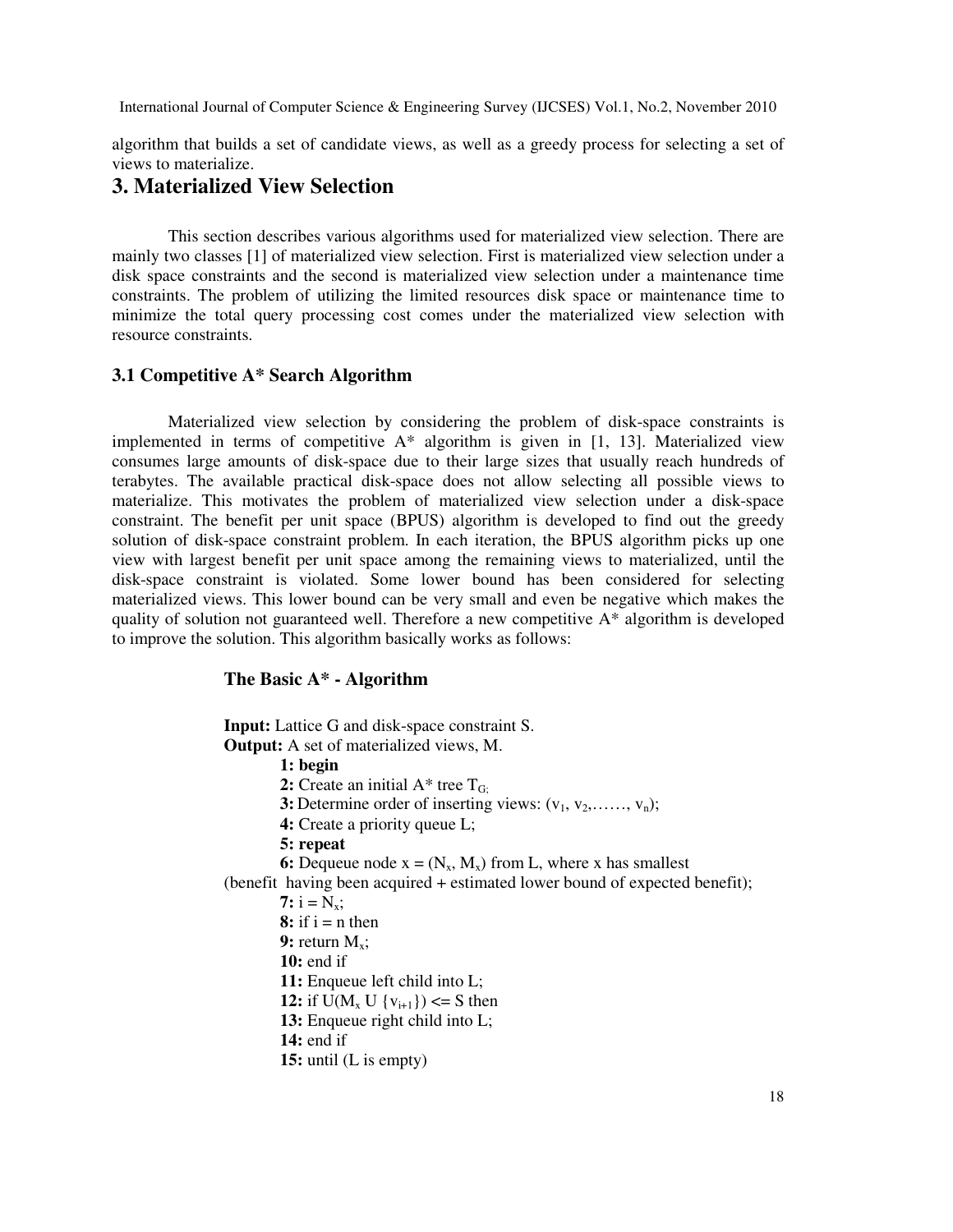**16:** return null;  **17:** end

The experiment results are carried out using the sales transactions of department stores and mail-order companies. The comparison of BPUS and A\* Search algorithm on the basis of query cost and disk space constraint is given in Table 1:

| <b>Disk Space Constraint</b> | <b>Query Cost</b>    |                      |
|------------------------------|----------------------|----------------------|
|                              | <b>BPUS</b>          | A* Search            |
| $0.5 \times 10^6$            | 4.8 X10 <sup>9</sup> | $4.7 X10^{9}$        |
| $1 X 10^6$                   | $4.6 X10^{9}$        | $4.6 \times 10^{9}$  |
| $1.5 \times 10^6$            | $4.5 X10^{9}$        | 4.4 $X10^9$          |
| $2 X 10^6$                   | 4.4 X10 <sup>9</sup> | 4.4 X10 <sup>9</sup> |
| $2.5 \times 10^6$            | 4.4 X10 <sup>9</sup> | 4.2 X10 <sup>9</sup> |
| $3 X 10^{6}$                 | $4.4 X10^{9}$        | $4 \times 10^9$      |

Table 1: Comparison of BPUS and A\* Search Algorithm.

### **3.2 Dynamic Improvement Algorithm**

The high complexity and frequent vibration of static materialize view selection algorithm is overcome by using Efficient Materialized View Selection Dynamic Improvement Algorithm (EMVSDIA) in [11]. EMVSDIA is a two-step algorithm. In the first part, the input is Candidate View, Query Sample Space and Set of Materialized Views. If expectation, variance and constraint measure is not satisfied then view set must be adjusted in time. The candidate view from the view set is selected which has maximum benefit. During the second part, the views whose benefit sharply reduces should be substituted by those views which own large query probability.

## **First Step Algorithm**

 **Input:** CV (Candidate View Set); Sp (Useful Space); Qser(n) (Valid Sample Space);  $P_{Oser}(n)$  (Query Probability Set);  $E_n(V)$  and  $D_n(V)$  (Expectation and Variance of View from P(n));  $E_{n-1}(V)$  and  $D_{n-1}(V)$  (Expectation and Variance of View from P(n-1)); L(V) (Constraint Measure); **Output:**  $V_F$  (Candidate View Set); **1: begin 2:** Initial  $V_F$  = null;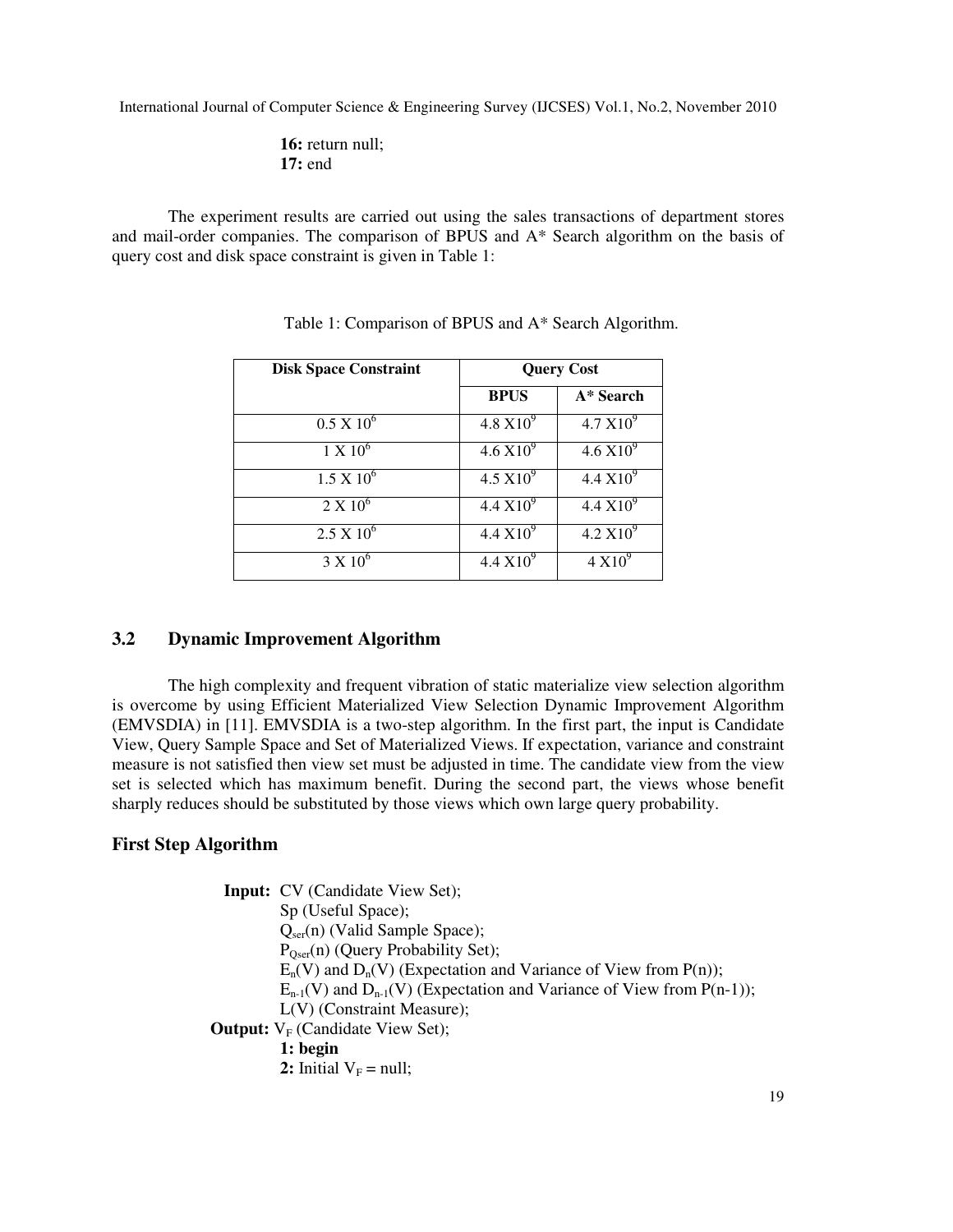3: if 
$$
(E_n(V)) = E_{n-1}(V)
$$
 & &  $(D_n(V)) = D_{n-1}(V)$  & &  $(L(V) < \lim)$  then  
4: continue;  
5: end if  
6: else  
7: V = V<sub>Fact</sub>;  
8: Sp = Sp - IV<sub>Fact</sub>;  
9: CV = CV - {V<sub>Fact</sub>};  
10: repeat  
11: v = {v | max(Benefit(v,V))};  
12: if (Sp>=|v|) then  
13: V<sub>F</sub> = V<sub>F</sub> U v;  
14: Sp = Sp - iv|;  
15: end if  
16: until (CV != null)  
17: end else  
18: return V<sub>F</sub>;

## **Second Step Algorithm**

In second step the input which is the output from first step that is  $V_F$  and Sp is selected. The final set of Materialized View will be generated as per the maximum benefit. The experiments are carried out based on a fact table. Dimension varies from 1 to 15. The comparison of EMVSDIA and BPUS is given in Table 2:

| <b>Dimension</b> | <b>Running Time (s)</b> |                |
|------------------|-------------------------|----------------|
|                  | <b>BPUS</b>             | <b>EMVSDIA</b> |
| 6                | Ջ                       | 3              |
|                  | 11                      |                |
| 8                | 12                      | 5              |
| q                | 16                      | 6              |
| 10               | 18                      |                |
| 11               | 20                      |                |

Table 2: Running time comparison

### **3.3 Shuffled Frog Leaping Algorithm**

A novel shuffled frog leaping (SFL) algorithm technique for speeding up query answer in data warehouse environment is discussed in [12]. Materialized view selection problem comes under the NP-hard. The materialized view should be selected from large set of views such that it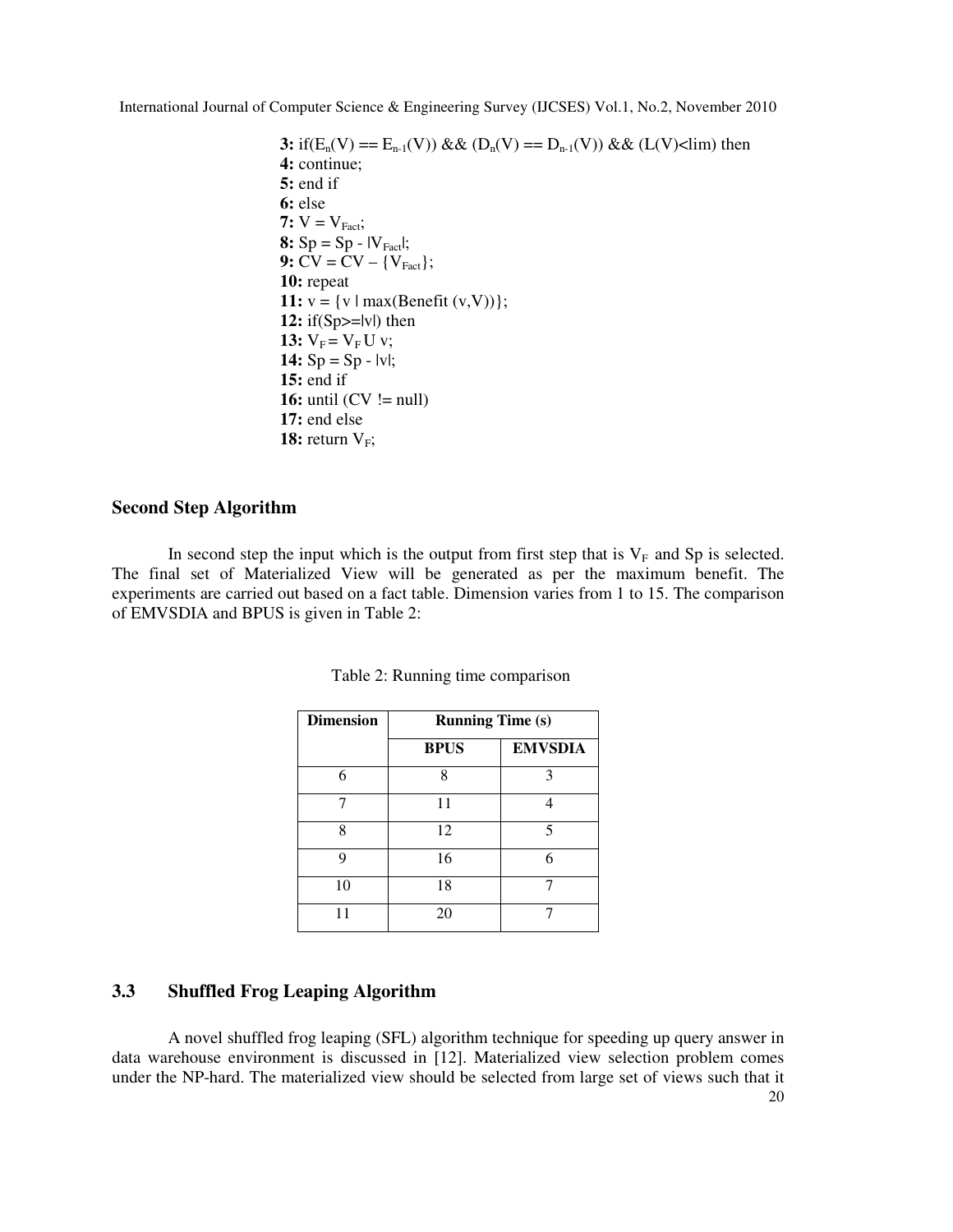minimizes view maintenance and query processing costs. The problem can be stated as: Given a set of queries Q and a storage space S, the view selection approach should select a set of views M to materialize, that minimize query response time and maintenance cost under the constraint that total space occupied by M is less than S.

Many materialized view selection algorithms have been proposed to deal with this problem. Such as, greedy heuristic algorithm [13], 0-1 integer programming [14] and genetic algorithm [15]. All these algorithms suffer from some problems. The greedy heuristic algorithm is highly problem dependent. The 0-1 integer algorithm might not be optimal for the best set of materialized views. In genetic algorithm it is hard to acquire good initial solutions. The conventional materialized view selection algorithms do not concerns about the storage constraint, ignore maintenance cost and computationally expensive. For efficiently dealing with this problem SFL is proposed in [12].

The SFL materialized view selection algorithm initially generates random population of P solutions (frogs). A set of frogs (view set M) is crated under the constraint that the total space occupied by M is less than S. Each frog composed of constant number of binary string, each AND-OR view graph is encode as binary string, where the constant number is the number of candidate views in the graph, the bit 0 denotes the corresponding node (view/query) is not materialized in the warehouse, the bit 1 denotes the corresponding candidate node is materialized.

In the second stage the SFL computes the fitness function. The materialized view selection algorithm aims to minimize the total query response time and the maintenance cost, it define the following fitness function F (G, M).<br> $F(G, M) = \begin{pmatrix} 1 & 1 \\ \frac{1}{1 + T(G, M)} \end{pmatrix}$ 

Where,

$$
\langle \mathbf{1} + \mathbf{1}(\mathbf{G}, \mathbf{M}) \rangle
$$
  
arg min  $\mathbf{T}(\mathbf{G}, \mathbf{M}) = \operatorname{argmin} \sum_{t,j=1}^{k,m} \left( f_{\mathbf{Q}t} \mathbf{Q}(\mathbf{Q}_i, \mathbf{M}) + g_{\mathbf{w}j} \mathbf{U}(V_t, \mathbf{M}) \right)$ 

 $\sum (S_n \leq S)$ With Constraints

Where,

- fu Frequency of the queries on u
- gu Frequency of the updates on u
- $S_u$  Space occupied by u
- Q (u, M) The cost of answering a query u by using the set of M materialized views.
- $U (u, M)$  Maintenance cost for the view u in presence of the set of materialized views M.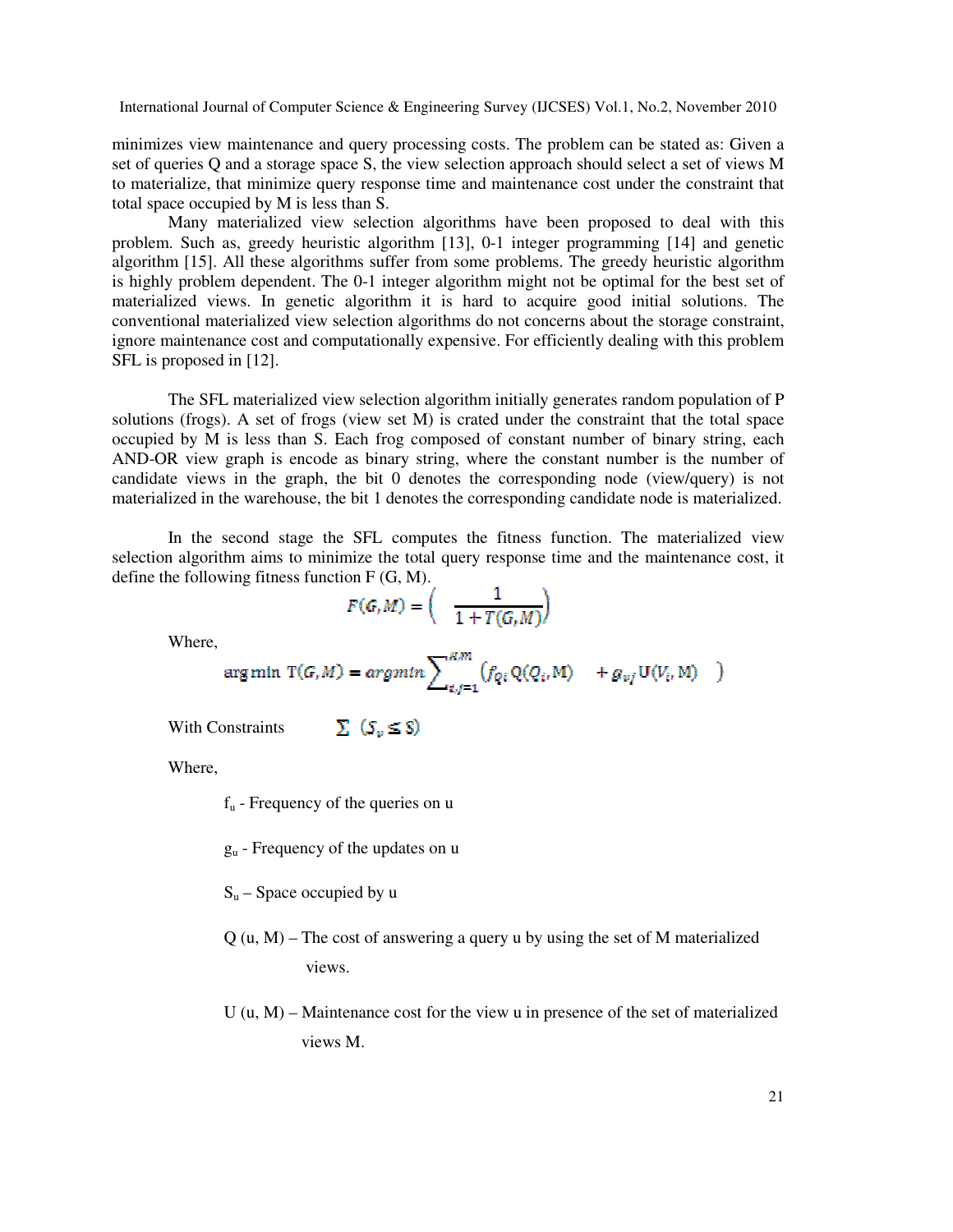In the next step the population P is sorted in descending order of their fitness. Divide P into m memeplexes, each containing n frogs (i.e.  $P = m X n$ ). For each memeplex determine the best and worst frogs in terms of their fitness values. Then the frog with the global best fitness is identified. The SFL algorithm can find the global optimal solution within a reasonable amount of running time.

The experimental results are carried out using TPC-D benchmark datasets. The following Table 3 shows the comparison between heuristic algorithm, genetic algorithm and SFL algorithm on the basis of running time comparison.

| <b>Query</b> | <b>HA</b>   | GA          | <b>SFL</b> |
|--------------|-------------|-------------|------------|
| 10           | $1.19$ Hour | 16.72 Min   | 1.34 Min   |
| 20           | 5.26 Hour   | 30.46 Min   | 5.28 Min   |
| 40           | 10.57 Hour  | 51.85 Min   | 13.61 Min  |
| 60           | 20.38 Hour  | $1.43$ Hour | 21.52 Min  |

|  |  | Table 3: Query running time comparison. |
|--|--|-----------------------------------------|
|  |  |                                         |
|  |  |                                         |

## **4. Materialized View Maintenance**

Materialized views are stored in data warehouse to enable users to quickly get search results for OLAP analysis. When the remote basic data source changes, the materialized views in data warehouse are also updated in order to maintain the consistency, this causes the need for handling the problem of materialized view maintenance.

#### **4.1 Minimum Incremental Maintenance**

There are two methods of materialized view maintenance. One is to re-compute the views, which leads to extra large storage and maintenance cost and sometimes it is unachievable due to storage space constraints. Second is incremental maintenance technique which is more preferable than re-computing the views. This technique is adopted in [16]. In [16] the incremental view maintenance techniques variation is given in terms of minimum incremental view maintenance. The principle of incremental view maintenance is that data source reports its changes to integrator who then calculates corresponding changes and inform the database with corresponding changes. Figure 1 shows the incremental maintenance over distributed data sources.

The incremental maintenance algorithm firstly calculates the incremental data of the materialized view through the incremental maintenance expression, then implements the modify operation. The incremental maintenance has many ways and strategies, and adopting different methods will lead to different workload, which affect the resources and efficiency of the system. A materialized view V is defined based on the basic relations between R1 and R2, and R1 and R2 changes have the impacts on the number of V, recorded as  $V < R1$ ,  $R2$ .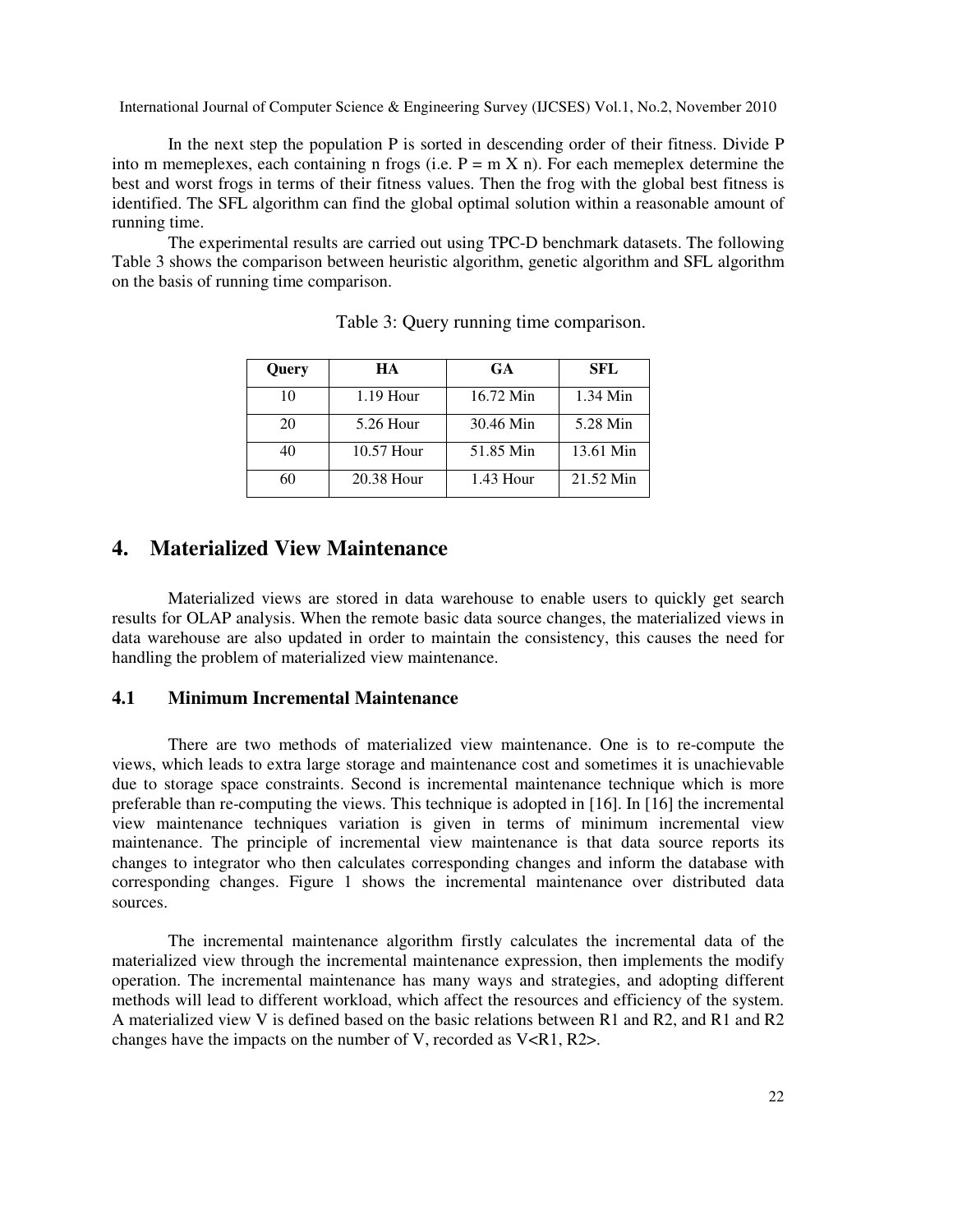The calculation of V changes results from R1 changes and then calculates the changes of V using changes in R1 and R2 to implement modify operation. For the convenience of description, we give a definition: changes increment form  $R1$  modified as:  $R1$  Changes =  $R1$  U Changes in R1; And then the calculation of V change is from R2 changes, through calculating the change of V using changes in R2 and R1 changes; Finally, modify operations can be implemented.



Fig 1: Incremental View Maintenance over Distributed Environment

The basic idea of minimum incremental maintenance is: for each view V based on relation {R1, R2, … Rn}, we obtain modification information from different sources, rank changing value by ascending, insert them into the message queue, remove modification information from the message queue, carry on incremental changes and modification operations, and then deal with the next. In this way, the minimum incremental calculation could be obtained by the ascending of relation changing value. The experimental results are carried out using the number of basic relation among the database. Table 3 represents the comparison between minimum incremental view maintenance and general incremental view maintenance.

| Number of        | <b>Number of Incremental Maintenance</b>                 |                    |  |
|------------------|----------------------------------------------------------|--------------------|--|
| <b>Basic</b>     | <b>Minimum Incremental</b><br><b>General Incremental</b> |                    |  |
| <b>Relations</b> | <b>Maintenance</b>                                       | <b>Maintenance</b> |  |
|                  | 110                                                      | 170                |  |
|                  | 190                                                      | 500                |  |
|                  |                                                          | 850                |  |

Table 3: Incremental maintenance of the different views

## **4.2 A Compensation-Based Approach in Distributed Environments**

The integrated data is usually stored as materialized views to allow better access, performance, and high availability. The source updates can be concurrent and cause erroneous results during view maintenance. State-of-the-art maintenance strategies apply compensating queries to correct such errors, making the restricting assumption that all source schemata remain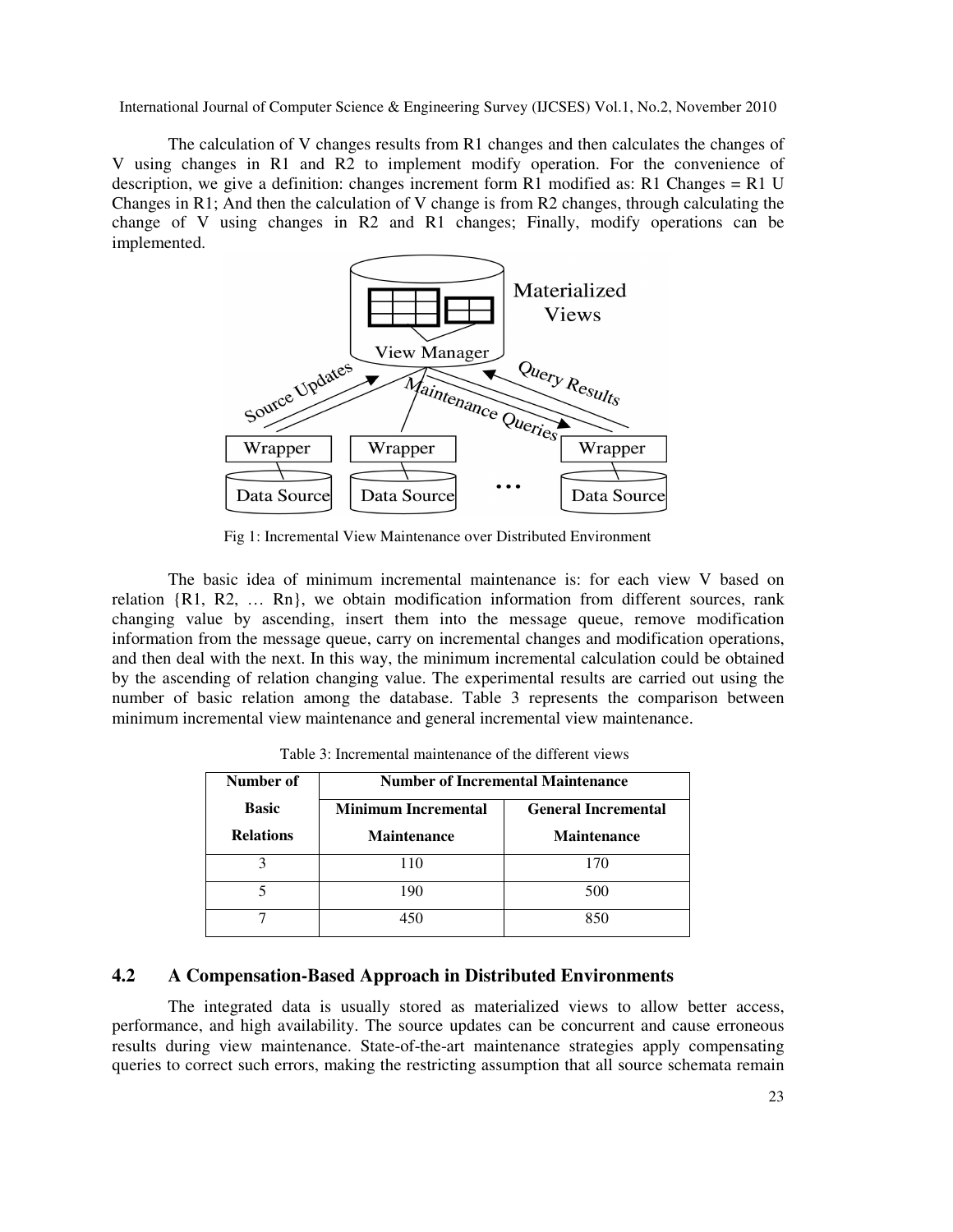static over time. However, in such dynamic environments, the data sources may change not only their data but also their schema. Consequently, either the maintenance queries or the compensating queries may fail.

A novel framework called DyDa that overcomes these limitations and handles both source data updates and schema changes is proposed in [17, 18]. Three types of maintenance anomalies are identified, caused by source data updates, data-preserving schema changes, or nondata-preserving schema changes. A compensation algorithm to solve the first two types of anomalies is proposed. It has been shown that the third type of anomaly is caused by the violation of dependencies between maintenance processes. Put together, DyDa extends prior maintenance solutions to solve all types of view maintenance anomalies. The experimental results show that DyDa imposes a minimal overhead on data update processing while allowing for the extended functionality to handle concurrent schema changes. The intra compensation solution for first two anomalies is given in Intra Compensation algorithm.

First step is to determine which source updates are concurrent to the current maintenance query. Assumption is made that the network communication between any individual data source and the view manager is FIFO. This assumption guarantees that when we receive one maintenance query result from a particular source, all concurrent updates at that source must have already arrived at the view manager.

When the concurrent updates contain data updates, then the first anomaly occurs. When the concurrent updates contain RenameSCs (or data-preserving schema changes), then the second anomaly has occurred. Finally, when the concurrent updates contain DropSCs (or non-datapreserving schema changes), then the third anomaly has occurred.

Following algorithm depicts the pseudo code of this IntraCompensation algorithm. The QueryProcessing function accepts the original maintenance query Q and possibly its rewritten query Q' (due to data-preserving schema changes, see line 6) as input parameters. It returns the correct query result QR after compensation. It first sends the maintenance query Q' (equal to Q initially) to the source. If this query fails due to data-preserving schema changes, then we rewrite this query and process the new query Q' again (lines 6 and 7). If this query fails due to non-datapreserving schema changes (line 10), then we have to reschedule the maintenance processes (Section 5). Note that if there is no non-data preserving schema change, then the rewritten query will eventually succeed after taking all data-preserving schema changes into account. Then, we apply IntraComp algorithm in Algorithm to solve the first and second anomalies.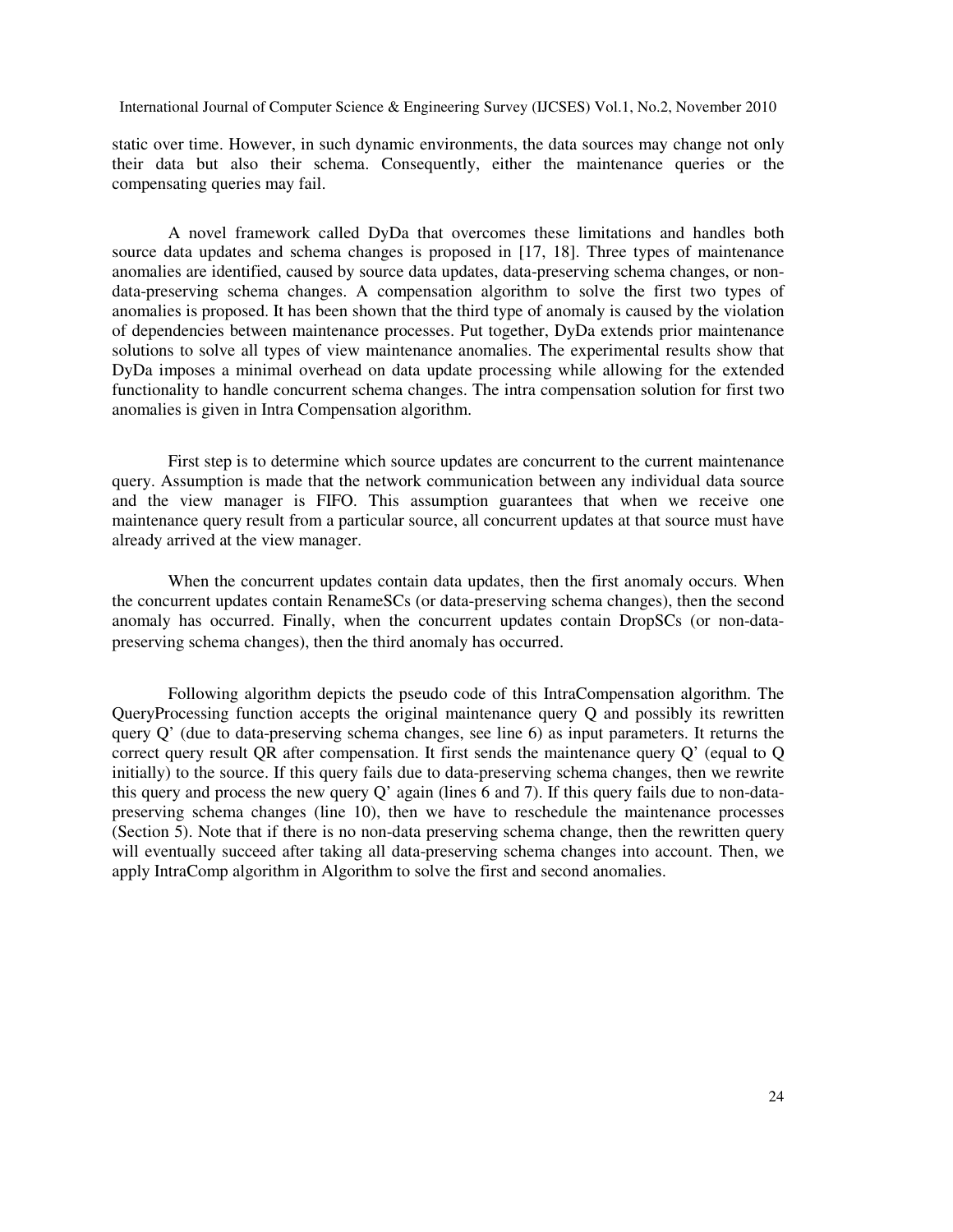## **Algorithm Query Processing and IntraComensation**

| 1: Boolean QueryProcessing(Query Q, Query Q',                                                           |
|---------------------------------------------------------------------------------------------------------|
| QueryResults QR)                                                                                        |
| 2: Boolean success = Issue( $Q'$ , QR); //Execute query $Q'$ , return<br>TRUE if success, results in QR |
| 3: ConcurrentUpdateSet                                                                                  |
| CD=IdentifyConcurrentUpdates(QR); // By                                                                 |
|                                                                                                         |
| 4: if success=FALSE then                                                                                |
| 5:<br>if CD does not contain DropSC (non-data-preserving                                                |
| schema changes) then                                                                                    |
| $Q' =$ Rewrite(Q, CD); // Rewrite Q using all<br>6:                                                     |
| data-preserving schema changes in CD                                                                    |
| success = QueryProcessing(Q,Q',QR); // Recursive<br>7:                                                  |
| call for processing rewritten query Q'                                                                  |
| 8:<br>return success;                                                                                   |
| else<br>9:                                                                                              |
| 10:<br>InterScheduler();// Section 5 handles                                                            |
| non-data-preserving schema changes                                                                      |
| return FALSE; // We have to abort concurrent<br>11:                                                     |
| maintenance process                                                                                     |
| end if<br>12:                                                                                           |
| $13:$ else                                                                                              |
| success = IntraComp(Q,QR,CD); // Query succeeds.<br>14:                                                 |
| We compensate concurrent data updates                                                                   |
| 15:<br>return success;                                                                                  |
| $16:$ end if                                                                                            |

17: End Function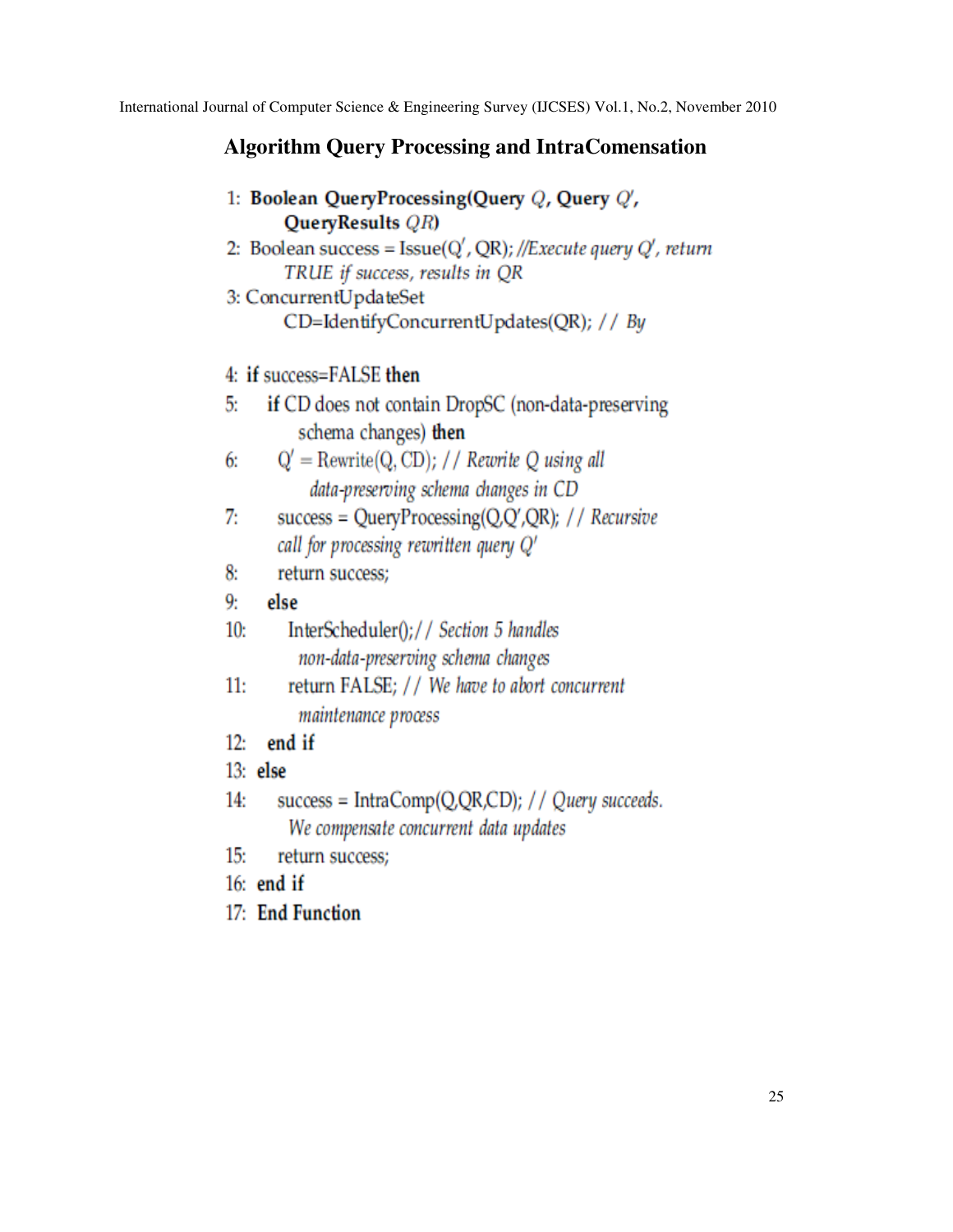- 1: Boolean IntraComp(Query  $Q$ , QueryResult  $QR$ , ConcurrentUpdateSet CD)
- 2: ConcurrentDUSet CData;
- 3: ConcurrentSCSet CRen;
- 4: Boolean success = TRUE;
- 5: if CD does not contain RenameSC (or data-preserving schema change) then
- success =  $Comparison_Algorithm(Q, QR, CD)$ ; 6: //No schema changes, apply compensation to all data, i.e., CD
- 7: else
- 8: while (CD not empty AND success) do
- SameSchema(CD, CData, CRen); // Extract data 9: updates of same schema to CData and subsequent schema changes to CRen as in Example 2
- $success = Compensation$   $Algorithm(Q, QR, )$  $10:$ CData); // Generate compensation query for each individual delta
- $11:$ Q=Rewrite(Q, CRen); // Rewrite maintenance query Q based on schema changes
- 12: end while
- $13:$  end if
- 14: return success;
- 15: End Function

IntraComp algorithm first detects if there is any concurrent data-preserving schema change. If not, it applies any existing compensating algorithm for data updates to solve first anomaly. If any concurrent data-preserving schema change is identified, then the algorithm generates a sequence of compensation queries for the data updates of the same schema.

The experimental results are carried out using Oracle 8i databases. In experimental setting, there are six tables evenly distributed over three different source servers with two tables each. Each table has four attributes and contains 100,000 tuples. The materialized join views are defined on these six tables. They contain all 24 attributes and reside on a fourth server. Fig. 2 depicts the total view maintenance cost measured in seconds (y-axis) under different numbers of source data updates (x-axis).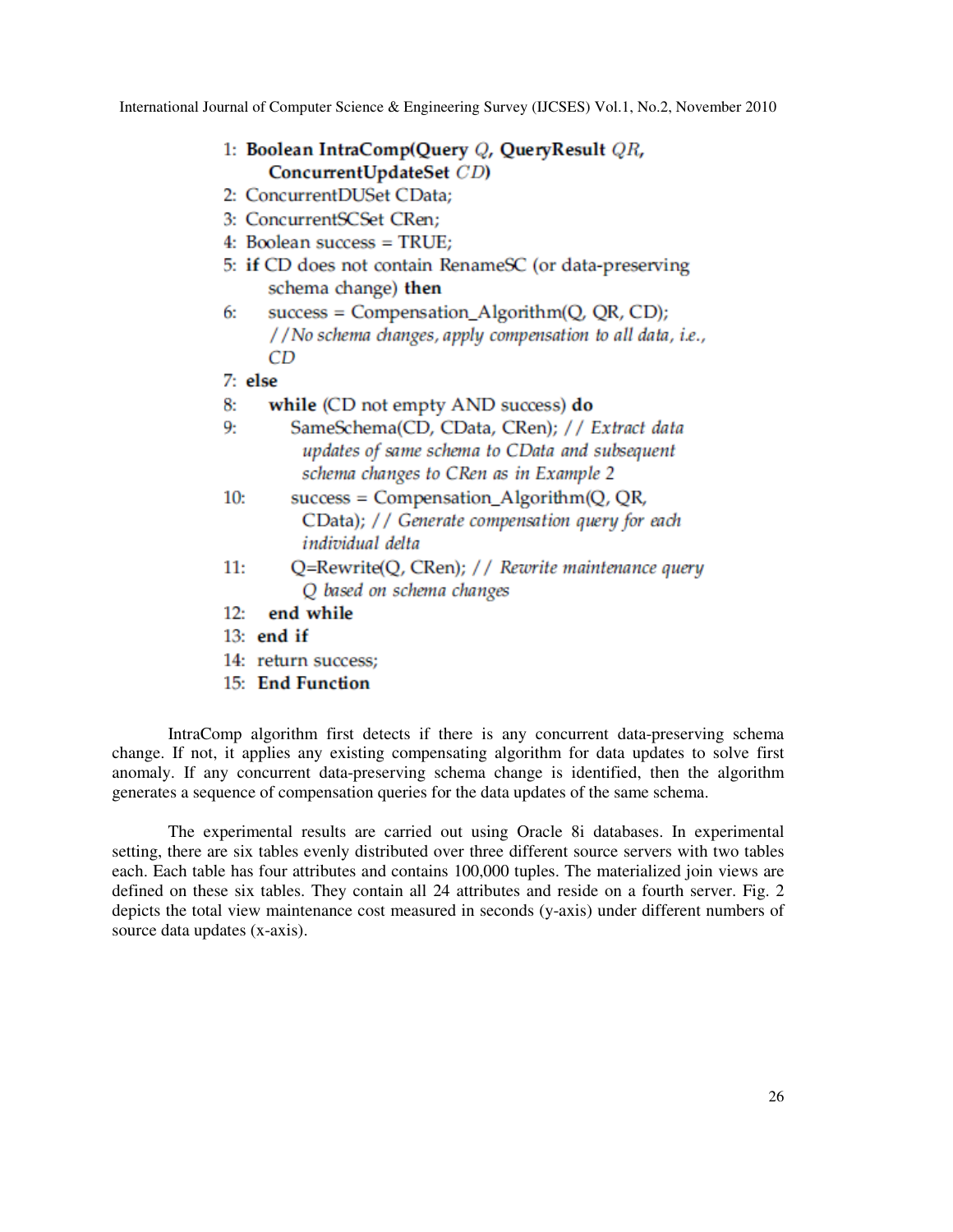

Fig 2: Sweep versus DyDa

## **5. Conclusion and Future Aspects**

The selection of views to materialize is one of the most important issues in designing a data warehouse. So as to achieve the best combination of good query response where query processing cost should be minimized in a given storage space constraints. This paper gives the overall idea of the various materialized view selection and maintenance techniques. The space constraint is the most important factor while selecting the views to be materialized. In centralized as well as distributed environments incremental view maintenance techniques are found to be useful. There are still some issues that should be taken into account while handling the materialized views. These issues will be the future aspects in the query processing using materialized views. There should be some node selection strategy in the distributed environment for selecting and updating the materialized views.

The materialized view selection in distributed environment for query processing is also an open issue because it may happen that there may be some replicas of materialized view present over the network. Materialized views can be subdivided into number of parts so that any one of the part can be selected as per the query is also an open area for research. Therfore the node selection, materialized view selection and maintenance of materialized views in distributed environment and its implication for fast query processing and query optimization comes in the future aspects of this paper.

## **References**

[1] Gang Gou, Jeffery Xu Yu and Hongjun Lu, "A\* Search: An Efficient and Flexible Approach to Materialized View Selection", *IEEE Trans. on Systems, Man and Cybernetics – Part C: Appl. And Reviews, Vol. 36, No. 3, May 2006.* 

 [2] Songting Chen, Xin Zhang and Elke A. Rundensteiner, "A Compensation-Based Approach for view Maintenance in Distributed Environments," *IEEE Trans on Knowledge and Data Engg., vol. 18, no. 8, Aug 2006.*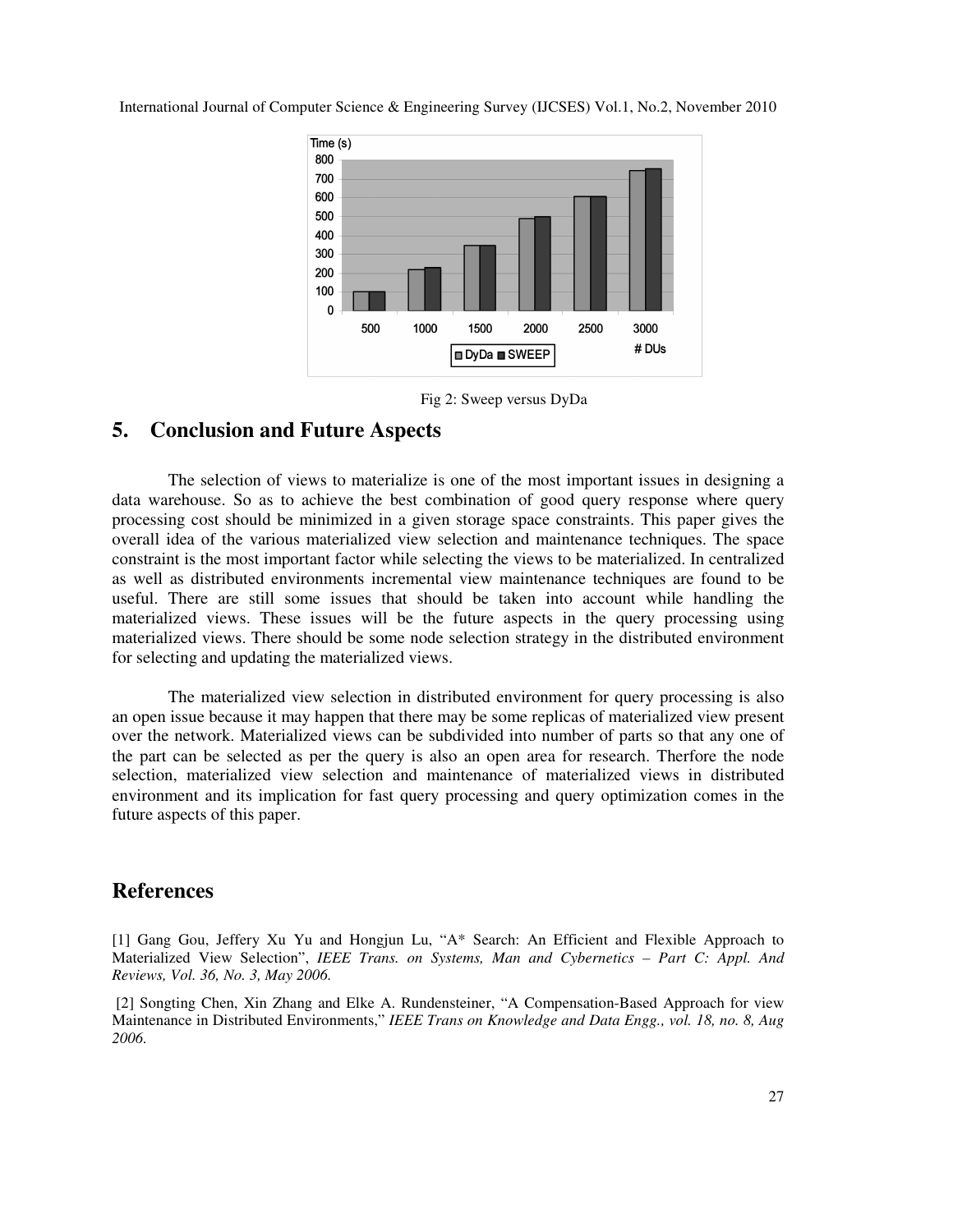[3] Sayed Hamid Talebian and S. A. Kareem, "Using Genetic Algorithm to Select Materialized Views Subject to Dual Constraints," *IEEE Intl Conf. on Signal Processing Systems 2009.* 

[4] Xian Sun and Ziqiang Wang, "An Efficient Materialized Views Selection Algorithm Based on PSO," *IEEE Intl. Conf. on Data Mining and Datawarehouse 2009.* 

 [5] Qingzhou Zhang, Xian Sun and Ziqiang Wang, "An Efficient MA-Based Materialized Views Selection Algorithm," *IEEE Intl. Conf on Control, Automation and Systems Engineering 2009.* 

[6] V. Harinarayan, A. Rajaraman, and J. Ullman. "Implementing data cubes efficiently". Proceedings of ACM SIGMOD 1996 International Conference on Management of Data, Montreal, Canada, pages 205-- 216, 1996.

[7] J.Yang, K. Karlapalem, and Q.Li. "A framework for designing materialized views in data warehousing environment". Proceedings of 17th IEEE International conference on Distributed Computing Systems, Maryland, U.S.A., May 1997.

[8] H. Gupta. "Selection of Views to Materialize in a Data Warehouse". Proceedings of International Conference on Database Theory, Athens, Greece 1997.

[9] Ziqiang Wang and Dexian Zhang, Optimal Genetic View Selection Algorithm Under Space Constraint, International Journal of Information Technology, vol. 11, no. 5, pp. 44 - 51,2005.

[10] K. Aouiche, P. Jouve, and J. Darmont. Clustering-based materialized view selection in data warehouses. In ADBIS'06, volume 4152 of LNCS, pages 81–95, 2006.

[11] Zhou Lijuan, Ge Xuebin, Wang Linshuang, Shi Qian, "Efficient Materialized View Selection Dynamic Improvement Algorithm", *Sixth IEEE International Conference on Fuzzy Systems and Knowledge Discovery, 2009.* 

[12] Xin Li, Xu Qian, Junlin Jiang and Ziqiang Wang, "Shuffeled Frog Leaping Algorithm for Materialized Views Selection", *Second IEEE International Workshop on Education Technology and Computer Science 2010.*

[13] C. H. Choi, J. X. Yu and G. Gou, "What difference heuristic make: maintenance cost view selection revisited," *Proceedings of the third Intl. Conf. on Advances in Web-Age Information Management, Springer-Verlag.pp.313-350, Jan 2002.* 

[14] J. Yang, K. Karlapalem and Q. Li, "Algorithms for materialized view design in data warehousing environment," *Proceedings of Twenty Third Intl. Conf. on Very Large Data Bases, pp.136-145, Aug 1997.* 

[15] W. Y. Lin and I. C. Kuo, "A Genetic Selection algorithm for OLAP data cubes," *Knowledge and Information Systems, vol.6, pp.83-102, Feb 2004* 

[16] Lijuan Zhou, Qian Shi and Haijun Geng, "The Minimum Incremental Maintenance of Materialized Views in Data Warehouse," *Proceedings of Second IEEE International Asia Conference on Informatics in Control, Automation and Robotics 2010.* 

[17] Bin Liu and Elke A. Rundensteiner, "Optimizing cyclic Join View Maintenance over Distributed Data Sources," *IEEE Trans on Knowledge and Data Engg, vol. 18, no.3, Mar 2006.* 

[18] A. N. M. Bazlur Rashid and M. S. Islam, "An Incremental View Materialization Approach in ORDBMS," *IEEE Intl. Conf. on Recent Trends in Information, Telecommunication and Computing 2009.* 

[19] Zhou Lijuan, Ge Xuebin, Wang Linshuang and Shi Qian, "Research on Materialized View Selection Algorithm in Data Warehouse," *IEEE Intl. Conf. on Computer Science-Technology and Applications 2009.*